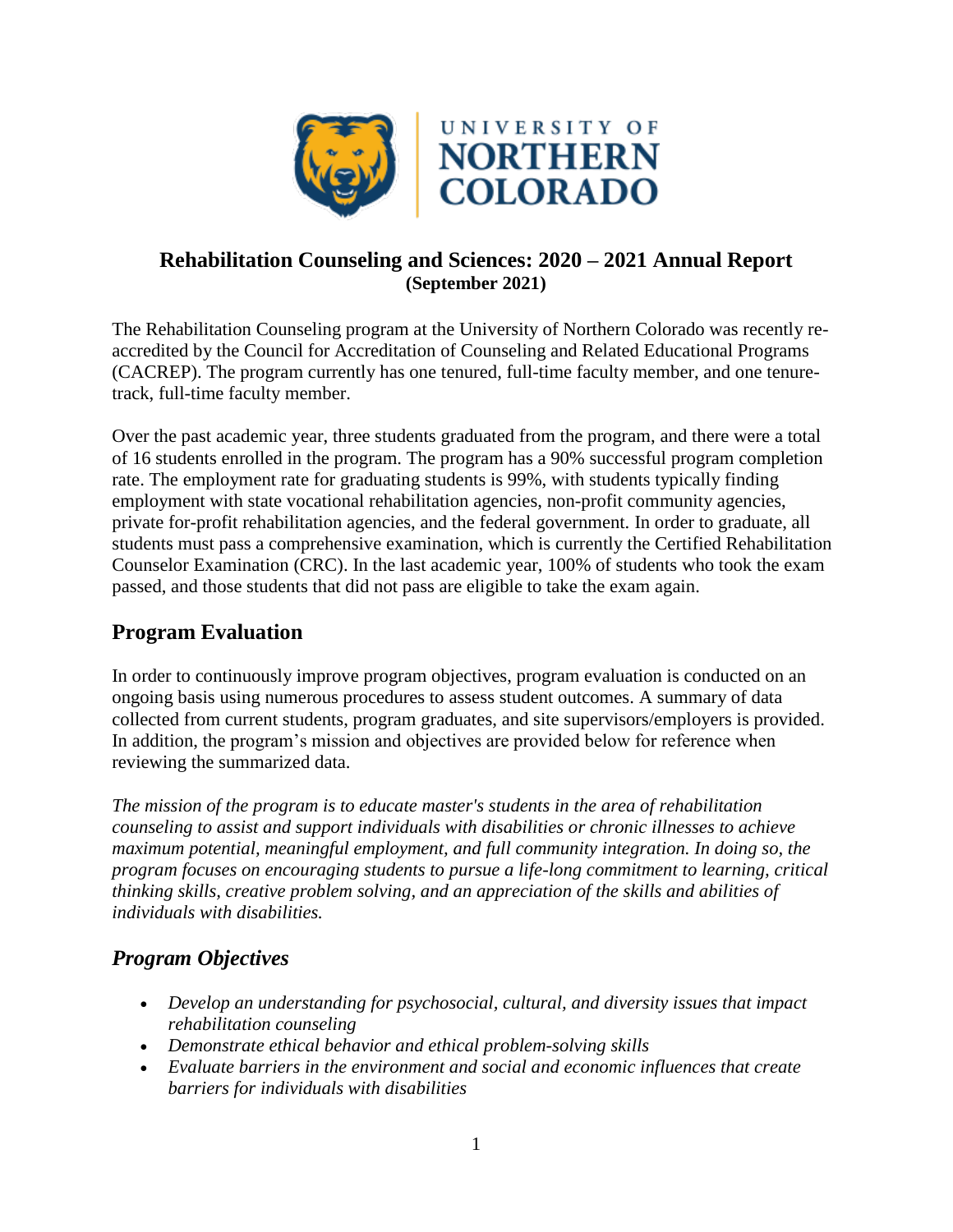- *Effectively utilize counseling theories and techniques to serve individuals with disabilities and chronic illnesses*
- *Master methods of inquiry to acquire a deeper understanding of the discipline*
- *Utilize current research to improve services for individuals with disabilities and chronic illness*
- *Acquire knowledge and skills necessary for careers in rehabilitation counseling, vocational evaluation, and/or advanced scholarly work*

#### Assessment of Current Students

The Rehabilitation Counseling program established key performance indicators for each of the eight core counseling areas and the rehabilitation counseling specialty area in order to assess the progress of current students. Table 1 shows the percentage of students who have successfully achieved the key performance indicators in each of the areas.

| Table 1                          |                                    |                                    |
|----------------------------------|------------------------------------|------------------------------------|
| <b>Core Area</b>                 | <b>Key Performance Indicator 1</b> | <b>Key Performance Indicator 2</b> |
| <b>Profession Counseling</b>     | 80%                                | 87%                                |
| <b>Orientation and Ethical</b>   |                                    |                                    |
| Practice                         |                                    |                                    |
| Social and Cultural              | 93%                                | 87%                                |
| Diversity                        |                                    |                                    |
| Human Growth and                 | 87%                                | 87%                                |
| Development                      |                                    |                                    |
| Career Development               | 88%                                | 93%                                |
| Counseling and Helping           | 87%                                | 87%                                |
| Relationships                    |                                    |                                    |
| Group Counseling and             | 100%                               | 100%                               |
| Group Work                       |                                    |                                    |
| <b>Assessment and Testing</b>    | 100%                               | 85%                                |
| Research and Program             | 85%                                | 100%                               |
| Evaluation                       |                                    |                                    |
| <b>Rehabilitation Counseling</b> | 100%                               | 100%                               |

#### Assessment of Program Graduates

In April of 2021, data was collected from program graduates regarding their level of preparedness for employment in the field of rehabilitation counseling with attention to the program objectives. A total of 29 participants completed this survey. Nearly 86% of graduates surveyed indicated they were working in the field of rehabilitation counseling. When asked how well the program prepared graduates in each of the areas outlined in the program objectives, 100% of respondents indicated the program prepared them moderately to extremely well in all areas with exceptions noted in qualitative responses. Qualitative data collected also indicated a need for additional information on ethical aspects of counseling along with research methods used in counseling.